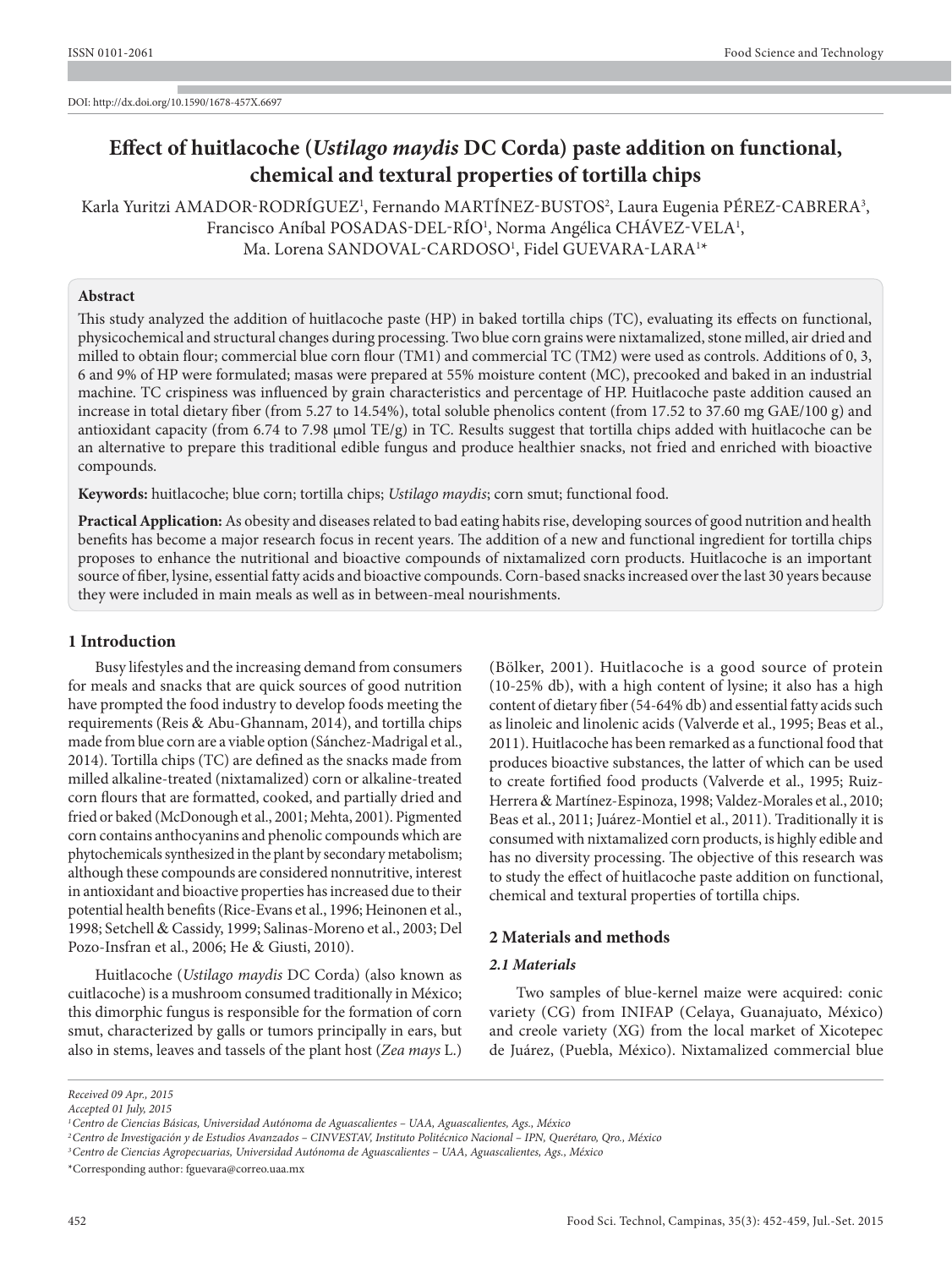corn flour (TM1) (MINSA, Estado de México, México) and commercial blue baked tortilla chips (TM2) (Salmas, Sanissimo, Monterrey, N.L., México) were purchased in a local market of Aguascalientes (Aguascalientes, México); huitlacoche corn cobs were purchased in Irapuato (Guanajuato, México). Huitlacoche galls were separated from the corn cobs and cooked (stir-fried in an electric pan with no additives) for 15 min at 95 °C. After cooling, galls were processed into a uniform huitlacoche paste (HP) with a food processor (Quick N´ Easy Processor, Black & Decker, Shelton, CT, USA) and stored in a –15 °C freezer in one-liter air-tight plastic containers.

# *2.2 Preparation of nixtamalized corn flour (NF) and tortilla chips (TC)*

An alkaline-cooking method was used (Salinas-Moreno & Arellano, 1989). Briefly, maize kernels (24-kg lots) were cooked for 30 min in lime solution  $[0.8\%$  (w/v)  $Ca(OH)$ <sub>2</sub> in distilled water] at 85 °C using a 1:2 (w/v) ratio of grain to cooking medium, followed by a steeping time of 14 h. The cooking liquor was drained and discarded and the nixtamal (alkaline-cooked maize) washed with running tap water for 40 s. The cooked grain was ground into masa in a stone mill (M100, Fumasa, Puebla, México), and finally dehydrated using a flash type dryer (M2000, CINVESTAV–GAV, Querétaro, Qro., México).

Formulations were prepared from three nixtamalized flours (NF): conic blue corn (NCF), creole blue corn (NXF) and commercial blue corn (NMF). Each NF was added with 0, 3, 6, and 9% of HP (w/w, db). NCF and NXF formulations were added with 0.5% (w/w) sodium carboxymethyl cellulose (419273, Sigma-Aldrich Química, Toluca, Estado de México, México) to improve crispness, as determined from a preliminary test.

For tortilla chip processing, formulations were rehydrated to 55% water content and mixed using speed two for 10 min (KitchenAid® NSF Certified® Commercial Series 8-Qt Bowl Lift Stand Mixer, Benton Harbor, MI, USA). Formulations were processed in a semi-industrial tortilladora (Villamex V-100, Guadalajara, Jalisco, México; Grupo Villamex, 2003). Briefly, the masa was shaped and cut into thin triangles (1 mm thickness) and the pieces were cooked on an iron hot band (270 °C±10 °C) for 45 s each side. After cooling, the pieces were baked in a semi-industrial convection oven at 180 °C (Zucchelli Forni, 260493, Verona, Italy) for 15 min, after which they were cooled and stored in air-tight packaging until evaluations and labeled: tortilla chips from NCF as CTC (conic tortilla chips); from NXF as XTC (creole tortilla chips); from NMF as MTC [MINSA (commercial flour) tortilla chips].

## *2.3 Physical and proximate analyses*

The physical properties of tortilla chips were analyzed by approved AACC International methods: moisture content (MC) by method 44-15.02, crude protein (%N  $\times$  6.25) by method 46-10.01, crude fiber and fat (ether extract) were determined according to methods 32-10.01 and 30-10.01, respectively (American Association of Cereal Chemists, 1999). Total dietary fiber (TDF) was analyzed using the Total Dietary Fiber Assay

Kits TDF-100A and TDF-C10 (Sigma Chemical Company, St. Louis, MO, USA). Three repetitions were made for each analysis.

#### *2.4 Color determinations*

Color changes were determined using a MiniScan XE colorimeter (model 45/0-L, Hunter Associates Laboratory, Reston, VA, USA). Total color differences (ΔE) at the different periods of time were calculated from the determined CIELAB  $L^*$  a<sup>\*</sup> b<sup>\*</sup> values according to Equation 1.

$$
\Delta E = \left[ \left( \Delta L^* \right)^2 + \left( \Delta a^* \right)^2 + \left( \Delta b^* \right)^2 \right]^{1/2} \tag{1}
$$

where  $L^*$  = brightness or lightness (100 = perfect white, to  $0 = black$ ;  $a^* = greenness/redness$  [negative (green) to positive (red)];  $b^*$  = yellowness/blueness [negative (blue) to positive (yellow)];  $\Delta L^*$ ,  $\Delta a^*$ , and  $\Delta b^*$  = absolute differences of the values between the reference tile (white porcelain) and sample values; ΔE= total difference between reference and sample color. The reference (calibration) values were:  $L^* = 92.22$ ,  $a^* = 0.82$ and  $b^*$  = 0.62. Color measurements were repeated five times at each experimental condition.

#### *2.5 Total soluble phenolics contents*

Total soluble phenolics of samples was determined using a colorimetric method (Singleton et al., 1999). A calibration curve of gallic acid using 30% (v/v) methanol as solvent was used. Sample extracts were prepared accordingly using 500 mg of sample homogenized with 10 mL of 30% (v/v) methanol and agitated for 1.5 h. The extracts were centrifuged at  $3200 \times g$ (Thermo IEC model CL3-R, USA) for 30 min and decanted. Thirty microliters of extract, 3 mL of deionized water, and 200 μL of Folin-Ciocalteu's phenol reagent were mixed and allowed to stand for 10 min at room temperature. The reaction was neutralized with 600 μL of a 20% (w/v) sodium carbonate solution. The mixture was incubated for 20 min. The absorbance was measured at 757 nm using a spectrophotometer (BioMate 3, Thermo Fisher Technologies, Wisconsin, USA), and a reagent blank was used. The results were expressed as milligrams of gallic acid equivalents per 100 g of sample (mg GAE/100 g). This determination was performed in triplicate for each extract.

#### *2.6 Total anthocyanins*

Total anthocyanins were assayed according to Abdel-Aal & Hucl (1999) by measuring the absorbance of ethanolic extracts. Tortilla chip samples (1.5 g) were homogenized with 10 mL of an acidified ethanol solution (ethanol and 1 N HCl, 85:15, v/v). The solution was mixed and adjusted to pH 1 with 4 N HCl, agitated for 30 min, and then centrifuged at  $3200 \times g$  (Sorvall RC5C, Sorvall Instruments, Dupont, Wilmington, DE, USA). The supernatant was poured into a 25 mL volumetric flask and brought to volume with acidified ethanol. The absorbance was measured at 535 nm using a spectrophotometer (BioMate 3, Thermo Fisher Technologies, Wisconsin, USA), and a reagent blank was used. The total anthocyanin content was expressed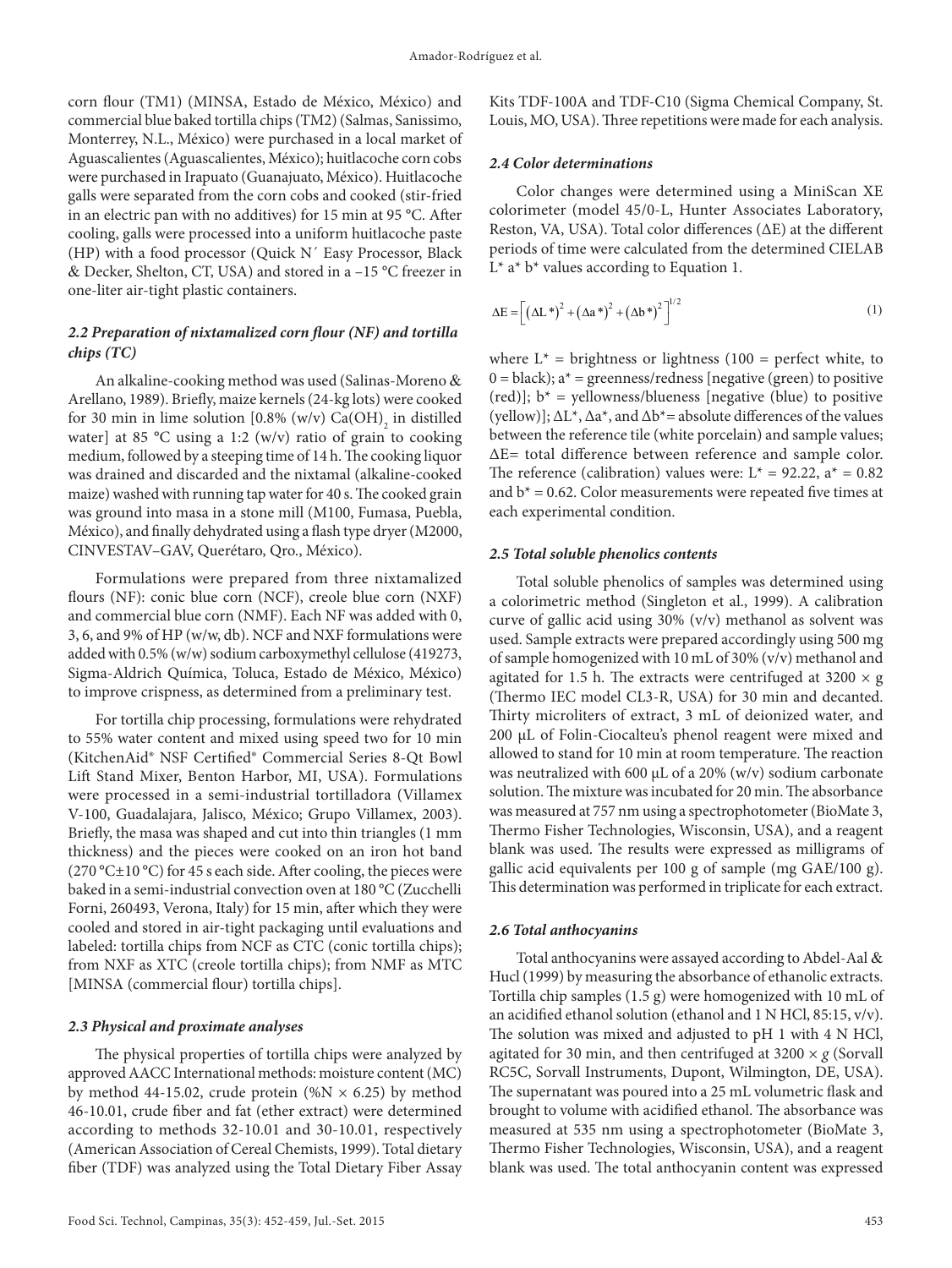as milligrams of cyanidin 3-glucoside per kilogram of sample (mg C3G/kg) and was calculated using Equation 2:

$$
C = [(A_{535nm} - A_{700nm})/\varepsilon] \times (total volume of extract / 1000) \times
$$
  
MW (1/sample wt)\*10<sup>6</sup> (2)

Where C is the concentration of total anthocyanin expressed as milligrams of cyanidin-3-glucoside (mg C3G) per kilogram of sample; ε is the molar absorptivity for cyanidin-3-glucoside  $(25965 \text{ cm}^{-1}\text{mol}^{-1})$  and MW is the molecular weight of cyanidin-3-glucoside, 449 Da.

#### *2.7 Trolox equivalent antioxidant capacity (TEAC)*

Antioxidant capacity was evaluated following the TEAC-DPPH method (Brand-Williams et al., 1995; Fukumoto & Mazza, 2000). A calibration curve of 1 mM Trolox was used. The extracts were prepared in darkness using a procedure similar to that described for the determination of phenolics content, except that absolute methanol was used. An aliquot of 600 μL of DPPH in methanol was added to 100 μL of extract. The mixture was allowed to stand at room temperature in the dark for 20 min, after which absorbance at 515 nm was measured using a spectrophotometer (BioMate 3, Thermo Fisher Technologies, Wisconsin, USA). Results were expressed as micromoles of Trolox equivalents per gram of sample (μmol TE/g). This determination was performed in triplicate for each extract.

## *2.8 Breaking force*

Tortilla chip texture was evaluated using a texture analyzer with a Kramer shear cell. A 454-gram load cell was used. The probe of the cell traveled at 5 cm/min. One piece of tortilla chip was placed in the Kramer shear cell for testing. Breaking forces until peak values were obtained from time-deformation curves.

**Table 1**. Color of blue-corn tortilla chips added with huitlacoche.

## *2.9 Statistical analyses*

All results were expressed as means ± standard deviation values  $(n=3)$ . Statistical comparisons between two groups were made by using Student´s *t* test. With several groups, one-way analysis of variance was used; Tukey´s analyses (p<0.05) were applied for means with significant differences, and Pearson correlation was calculated. The data were analyzed using the GraphPad Prism Version 5.0 software package (GraphPad Software, Inc., San Diego, CA, USA).

# **3 Results and discussion**

#### *3.1 Color determinations*

Tortilla chips (TC) darkened as added HP level increased (Table 1) in the formulation. TC presented  $L^*$  values ranging from 30 to 59, similar values were reported for fleshed cooked huitlacoche (Martínez-Flores et al., 2008). Positive a\* values were observed, corresponding to different tonalities of red, and these values were higher as HP was added, than those of the nixtamalized flours, thus, indicating the presence of a greenish tint in the latter, which is attributable to the nixtamalization process. The best blue maize varieties for the elaboration of naturally tinted nixtamalized products are those which present the least change in the a\* value after nixtamalization (Salinas-Moreno et al., 2003). In all of the raw materials measurements, positive b\* values were observed too; the HP addition increased the b\* (yellowness) values as well. Sánchez-Madrigal et al. (2014) reported values of 30.25-31.43 L\*, 7.78-11.97 a\* and 2.18-8.3 b\* for blue corn tortilla chips. L\* values decreased as compared to nixtamalized corn flours. During the alkaline cooking process anthocyanins are destroyed, mainly in maize with pigment in the pericarp. In the blue grain maize, the nixtamalization process provokes darkening of the flour, whereas in the case of red maize, the process does not affect the color. Nixtamalization modifies the anthocyanin pattern, thus increasing the relative percentage of the 3-glucoside anthocyanin in blue maize varieties

| Tortilla Chip   | $L^*$                        | $a^*$               | $b^*$               | $\Delta E$         |
|-----------------|------------------------------|---------------------|---------------------|--------------------|
| $CTC-0$         | $43.2 \pm 1.87$ ab           | $3.14 \pm 0.32$ abc | $6.9 \pm 1.61e$     | $52.6 + 6.58$ ab   |
| $CTC-3$         | $39.9 + 3.21$ <sub>bcd</sub> | $3.36 \pm 0.37$ abc | $10.7 \pm 1.89$ cd  | $45.0 \pm 3.39a$   |
| CTC-6           | $35.7 \pm 3.54$ cd           | $3.75 \pm 0.38a$    | $13.1 \pm 0.61$ ab  | $57.4 \pm 3.38a$   |
| $CTC-9$         | $29.8 \pm 1.17e$             | $3.80 \pm 0.18a$    | $11.4 + 0.29$ abc   | 59.4±3.70a         |
| $XTC-0$         | $46.1 \pm 4.78a$             | $2.19 \pm 0.85$ f   | $7.4 \pm 0.82e$     | $46.8 \pm 3.69 b$  |
| $XTC-3$         | $42.1 \pm 6.22$ abc          | $2.45 \pm 0.48$ ef  | $11.1 \pm 2.09$ abc | $52.7 \pm 6.45$ ab |
| $XTC-6$         | $37.9 + 2.69$ <sub>bcd</sub> | $2.80 \pm 0.28$ de  | $13.6 \pm 0.80a$    | $56.0 \pm 2.36a$   |
| $XTC-9$         | $36.3 + 3.36cd$              | $2.88 \pm 0.35$ cde | $12.8 \pm 0.84$ ab  | $56.4 + 4.38a$     |
| $TM1-0$         | $42.1 \pm 2.16$ abc          | $3.72 \pm 0.40$ ab  | $3.8 + 0.90$ f      | 53.5±3.85ab        |
| $TM1-3$         | $40.5 \pm 3.61$ abcd         | $3.55 \pm 0.23a$    | $9.0+0.98$ de       | $52.6 + 4.23ab$    |
| $TM1-6$         | $36.5 \pm 1.95$ cd           | $3.42 \pm 0.19$ abc | $10.3 \pm 0.98$ cd  | $58.5 \pm 1.29a$   |
| TM1-9           | $34.3 \pm 1.58$ d            | $3.38 \pm 0.21$ abc | $10.3 \pm 0.92$ cd  | $56.0 \pm 3.98a$   |
| TM <sub>2</sub> | $41.1 \pm 1.16$ abc          | $3.69 \pm 0.35$ ab  | $3.5 \pm 0.60$ f    | $52.5 \pm 3.15$ ab |

Abbreviations: L\* (brightness or lightness, 100=perfect white, 0=black), a\* [greenness (negative) to redness (positive)], b\* [blueness (negative) to yellowness (positive)], ΔE [total difference between reference (white tile) and sample color], CTC (conic corn tortilla chip), XTC (creole corn tortilla chip), TM1 (commercial flour tortilla chip), TM2 (commercial blue corn tortilla chip); 0, 3, 6 and 9% of huitlacoche paste (HP) added. Results presented as mean  $(n=3) \pm$  standard deviation; means with the same letter in the same column are not significantly different (P<0.05), Student-Newman-Keuls analysis.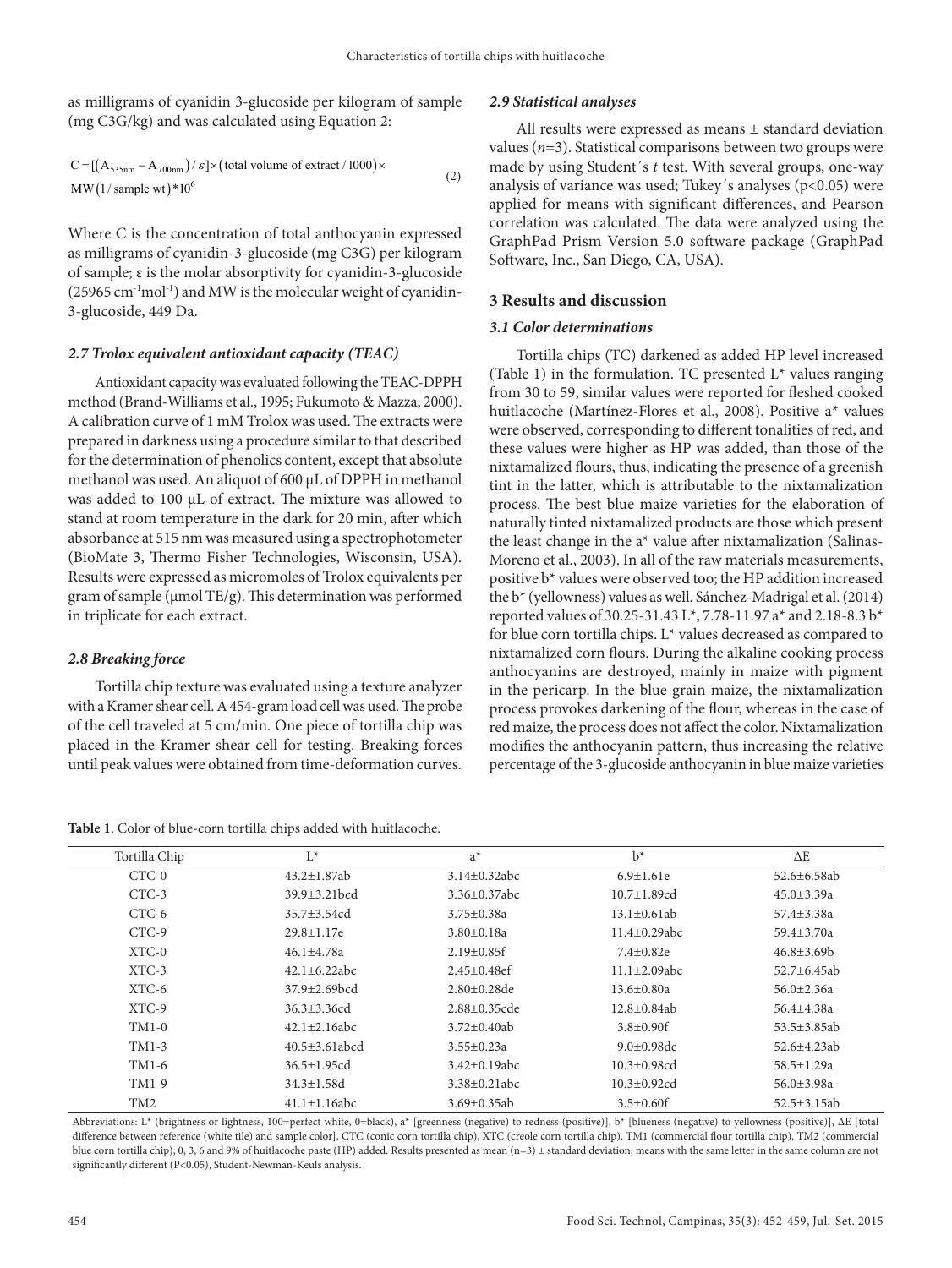(Salinas-Moreno et al., 2003). The frying or baking processes cause darkening due to the Maillard reaction or caramelization (Maga & Liu, 1993; Buttery & Ling, 1995).

# *3.2 Breaking force*

Fracture forces for baked chips were significantly different among the different blue corn flours used (P<0.05). CTC showed the highest resistance to fracture or hardness (22.84-27.54 kgf); and XTC formulations showed less resistance to fracture (13.10-20.91 kgf); this difference can be attributed to the formation of complexes of starch with calcium resulting in a more compact molecule and therefore harder tortilla chips (Gomez et al., 1991; Zazueta-Morales et al., 2002). TM1 had the lowest value (8.72-16.25 kgf) and this may be due to the additives (carboxymethyl cellulose and/ or guar gum) declared in the label. Fracture force was inversely correlated to protein content  $(r = -0.879)$  and directly to oil content ( $r = 0.952$ ). Singh et al. (1996) reported that the force required to compress the product increased in direct proportion to the soya flour in the dough. The texture properties of tortilla chips is related to the removal of moisture during the baking process at high temperatures, which leads to the formation of larger air cells and cracks in the structure resulting in low fracture force values (Sánchez-Madrigal et al., 2014). This is because at high temperatures, large cracks are formed due to the quick vaporization and diffusion of moisture through the pores (Kayacier & Singh, 2003). High peak load force values (50 to 140 kgf) were reported in baked tortilla chips made from commercial nixtamalized instant-masa flours (not blue color) (Kayacier & Singh, 2003). Plascencia-González et al. (1999) produced corn tortilla chips from lime-cooked blue maize with good sensory characteristics (color, flavor and texture).

The texture properties of tortilla chips is related to the removal of moisture during the baking process at high temperatures, which leads to the formation of larger air cells and cracks in the structure resulting in low fracture force values (Sánchez-Madrigal et al., 2014). This is because at high temperatures, large

**Table 2**. Crude fat, protein, fiber and moisture contents of tortilla chips.

cracks are formed due to the quick vaporization and diffusion of moisture through the pores (Kayacier & Singh 2003).

Huitlacoche addition influences the breaking force as the addition increases, the high content of dietary fiber (54-64% db) of huitlacoche (Valverde et al., 1995; Beas et al., 2011) may influence the water absorption index. The boiling temperature of water inside the sample increased quickly at high temperature and high pressure causing larger cracks (Kayacier & Singh, 2003).

# *3.3 Proximate analyses*

Some chemical characteristics of tortilla chips were also evaluated (Table 2). Crude fat was reduced as huitlacoche increased. Protein content of tortilla chips did not change significantly with the addition of huitlacoche (P<0.05), but it showed significant differences among raw materials. XTC showed the lowest amount of crude protein (6%) while commercial tortilla chips showed the highest. Total dietary fiber and crude fiber were incremented by the HP addition (P<0.05); total dietary fiber content was influenced by the flour used and by the addition of HP. Commercial tortilla chips (TM2) reported 5.5% of TDF in the label, while the treatments almost tripled this value, as CTC-9 shows. Levels of 2.9 g oil/100 g sample, 12.4 g protein/100 g and 54-64% total dietary fiber have been reported for raw huitlacoche (Beas et al., 2011), while those reported for blue corn were 4.2-4.8% oil and 9.5-10.4% protein, respectively (Salinas-Moreno et al., 2013). Crude fat was negatively correlated to anthocyanin content ( $r = -0.7430$ ) because these pigments are water soluble (Wrolstad et al., 2005).

## *3.4 Total soluble phenolics, anthocyanin content and TEAC*

The functional properties of raw materials were evaluated (Table 3). Nixtamalization did not result in significant differences (P<0.05) in total soluble phenolics contents; from grains to nixtamalized corn flours, these contents ranged from 84 to 92 mg GAE/100 g sample (db). Huitlacoche decreased its phenolics content from 538 to 393 mg GAE/100 g sample (db)

| Tortilla Chip   | Crude Fat          | Crude Protein      | Total Dietary Fiber | Moisture Content   |
|-----------------|--------------------|--------------------|---------------------|--------------------|
|                 | (%)                | $(\% )$            | (% )                | (% )               |
| $CTC-0$         | $3.20 \pm 0.12$ f  | $10.1 \pm 0.04$    | $10.34 \pm 0.01$ f  | $2.87 \pm 0.01c$   |
| $CTC-3$         | $3.08 \pm 0.09$ f  | $10.1 \pm 0.02 b$  | $13.00 \pm 0.01c$   | $2.68 \pm 0.01$ de |
| CTC-6           | $2.70 \pm 0.04$ g  | $10.2 \pm 0.11$ b  | $13.54 \pm 0.01$    | $2.48 \pm 0.01$ ef |
| CTC-9           | $2.48 \pm 0.01h$   | $10.0 \pm 0.04$    | $14.54 \pm 0.01a$   | $2.28 \pm 0.01$ f  |
| $XTC-0$         | $3.61 \pm 0.03 b$  | $6.50 \pm 0.01$ d  | $7.97 \pm 0.01$ j   | $3.00 \pm 0.02$ cd |
| $XTC-3$         | $3.48 \pm 0.03 b$  | $6.68 \pm 0.09$ cd | $9.67 \pm 0.01$ g   | $2.87 \pm 0.13$ cd |
| XTC-6           | $3.21 \pm 0.04c$   | $6.69 \pm 0.10$ cd | $10.97 \pm 0.01e$   | $2.62 \pm 0.15$ de |
| XTC-9           | $2.93 \pm 0.18d$   | $6.76 \pm 0.02c$   | $11.72 \pm 0.01$ d  | $2.50 \pm 0.02$ ef |
| $TM1-0$         | $2.44 \pm 0.14c$   | $8.38 \pm 0.07$ g  | $5.27 \pm 0.01$ m   | $3.81 \pm 0.13a$   |
| $TM1-3$         | $2.30 \pm 0.18$ cd | $8.56 \pm 0.03$ f  | $6.93 \pm 0.01k$    | $2.92 \pm 0.07$ cd |
| TM1-6           | $1.92 \pm 0.09e$   | $8.57 \pm 0.05$ f  | $8.90 \pm 0.01i$    | $2.77 \pm 0.15$ de |
| TM1-9           | $1.69 \pm 0.02$ f  | $8.75 \pm 0.00e$   | $9.20 \pm 0.01 h$   | $2.98 \pm 0.10$ cd |
| TM <sub>2</sub> | $5.55 \pm 0.03a$   | $11.1 \pm 0.10a$   | $5.55 \pm 0.011$    | $2.70 \pm 0.07$    |

Abbreviations: CTC (conic corn tortilla chip), XTC (creole corn tortilla chip), TM1 (commercial flour tortilla chip), TM2 (commercial blue corn tortilla chip); 0, 3, 6 and 9% of huitlacoche paste (HP) added. Results presented as mean (n=3) ± standard deviation; means with the same letter in the same column are not significantly different (P<0.05), Student-Newman-Keuls analysis.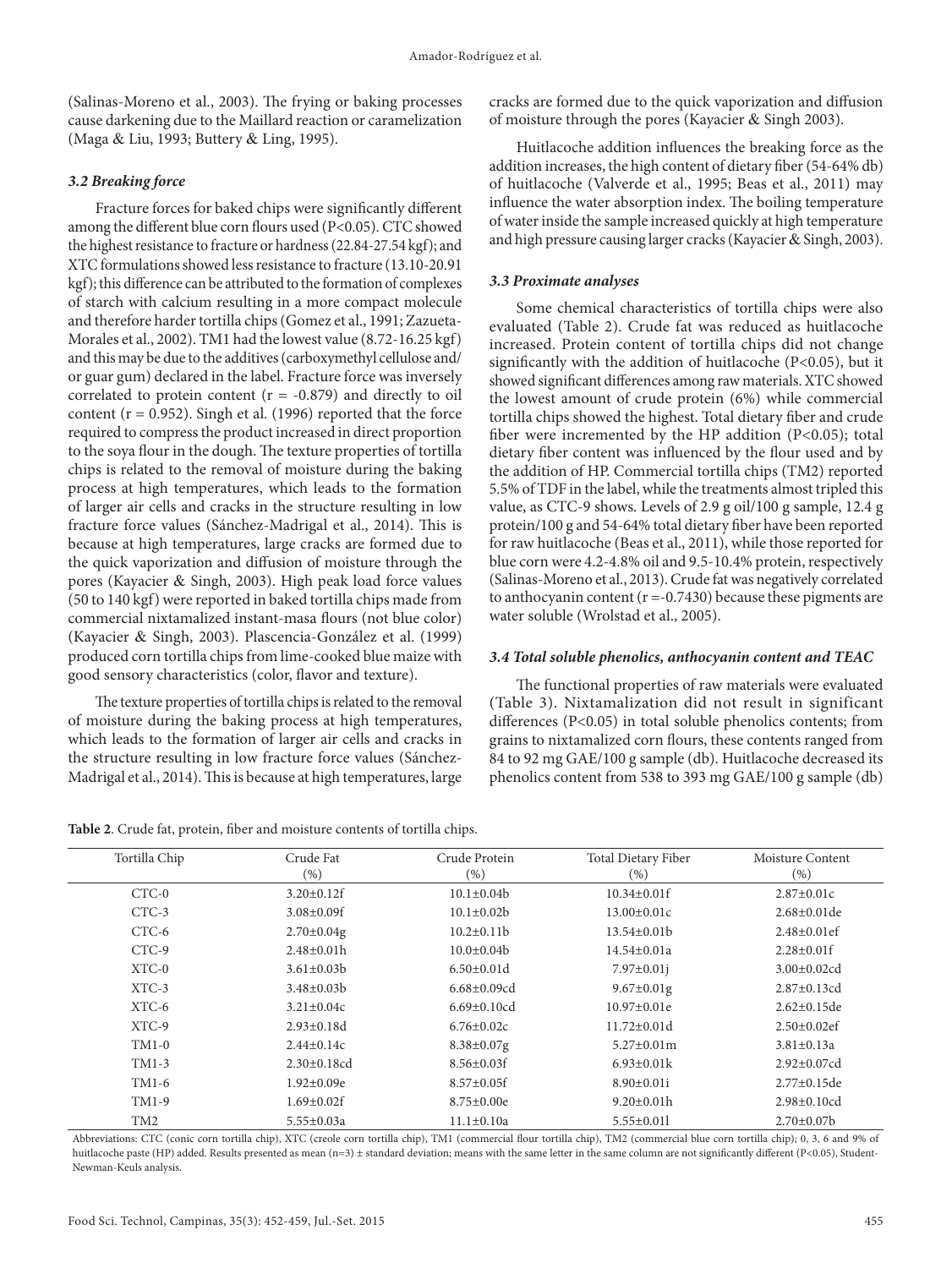as an effect of the cooking process. Previously reported values in raw huitlacoche include 390-640 mg GAE/100 g for total soluble phenolics (Beas et al., 2011). Compared to other foods, huitlacoche presented higher soluble phenolics content than some bean varieties (141-198 mg/100 g db) (Vinson et al., 2001).

Thermal processing resulted in losses of anthocyanins during nixtamalization. CG and XG showed anthocyanin contents of 287.2 and 336.0 mg C3GE/kg, respectively; those values decreased dramatically to 78.6 and 21.8 mg C3GE/kg for the NCF and NXF nixtamalized flours, respectively. As a reference, NMF showed 102.1 mg C3GE/kg. Anthocyanin losses were probably influenced by the grain type; XG, a soft grain corn, lost more anthocyanin than CG, which has harder grains. Some researchers have found different anthocyanin concentrations in pigmented corn grains ranging from low content (10-33 mg C3GE/kg), medium content (60-159 mg C3GE/kg) to high content (324-3045 mg C3GE/kg) (Agama-Acevedo et al., 2004; Abdel-Aal et al., 2006; Del Pozo-Insfran et al., 2006; López-Martínez & García-Galindo, 2009; López-Martínez et al., 2011; Escalante-Aburto et al., 2013). FH and HP showed no significant differences in anthocyanin contents (Table 3). Beas et al. (2011) reported anthocyanin levels in huitlacoche from 71 to 226 mg/kg C3EG (db).

The raw materials showed significant differences in antioxidant capacity (Table 3). Fresh huitlacoche and its paste had the highest TEAC values: 88.8 and 64.4 μmol TE/g sample, respectively. Among blue-corn grains and nixtamalized flours, creole grains (XG) and their nixtamalized flour (NXF) had the highest TEAC (16.3 and 17.0 μmol TE/g, respectively).

Total soluble phenolics contents in tortilla baked chips were significantly different among the various blue-corn masas analyzed (P<0.05; Figure 1). HP increased the total soluble phenolics content as it was increased from 0 to 9% (db) in the three nixtamalized corn flours used. CTC showed increasing total phenolics levels of 17.52, 20.46, 26.01 and 36.08 mg GAE/100 g sample as the HP was added at 0, 3, 6 and 9%, respectively; similar behaviors were shown by XTC and TM1. As a reference, the commercial tortilla chip (TM2) contained 20.5 mg GAE/100 g of sample.

**Table 3**. Total soluble phenolics, anthocyanin content and Trolox equivalent antioxidant capacity of raw materials.

| Sample     | <b>Total Soluble</b>     | Anthocyanin        | <b>TEAC</b>      |
|------------|--------------------------|--------------------|------------------|
|            | Phenolics Content        | Content            | $\mu$ mol TE/g)  |
|            | $(mg \text{ GAE}/100 g)$ | (mg C3GE/kg)       |                  |
| CG         | $84.74 + 2.48c$          | $287.2 + 7.44$     | $8.5 \pm 0.02$ g |
| XG         | $88.33 + 0.65c$          | $336.0 \pm 13.90a$ | $16.3 + 0.00d$   |
| <b>NCF</b> | $86.34 + 1.53c$          | 78.6+1.73d         | $8.9 + 0.00$ f   |
| <b>NXF</b> | $92.44 \pm 1.27c$        | $21.8 \pm 1.70e$   | $17.0 \pm 0.00c$ |
| TM1        | $85.66 + 4.30c$          | $102.1 + 6.53c$    | $9.3 \pm 0.00e$  |
| FH         | 538.34±29.22a            | $30.4 \pm 0.86e$   | $88.8 \pm 0.00a$ |
| HP         | 393.25±3.79b             | $30.3 \pm 1.91e$   | $64.4 \pm 0.01$  |

Abbreviations: GAE (gallic acid equivalents), C3GE (cyanidin-3-glucoside equivalents), TEAC (Trolox equivalent antioxidant capacity), TE (Trolox equivalents), CG (conic grain), XG (creole grain), NCF (nixtamalized conic corn flour), NXF (nixtamalized creole corn flour), TM1 (nixtamalized commercial flour), FH (fresh huitlacoche), HP (huitlacoche paste). Results presented as mean  $(n=3) \pm$  standard deviation; means with the same letter in the same column are not significantly different (P<0.05), Student-Newman-Keuls analysis.

Some studies have reported that the presence of polyphenolics such as catechin and free forms of ferulic acid in corn flours contribute to the antioxidant activity (De la Parra et al., 2007; López-Martínez et al., 2009).

Total anthocyanin contents in baked tortilla chips were significantly different among the various nixtamalized bluecorn flours (P<0.05; Figure 2). However, HP did not modify the total anthocyanin content as it was added from 0 to 9% (db) in the nixtamalized corn flours used. TM1 and TM2 showed the highest contents (49.48-55.10 mg C3GE/kg).



**Figure 1**. Total soluble phenolics in tortilla chips added with huitlacoche at 0, 3, 6 and 9% (db). GAE (gallic acid equivalents), CTC (conic corn tortilla chip), XTC (creole corn tortilla chip), TM1 (commercial flour tortilla chip), TM2 (commercial blue corn tortilla chip); 0, 3, 6 and 9% of huitlacoche paste (HP) added. Means (n=3) with the same letter are not significantly different (P<0.05), Student-Newman-Keuls analysis.



**Figure 2**. Anthocyanin contents in tortilla chips added with huitlacoche at 0, 3, 6 and 9% (db). C3GE (cyanidin-3-glucoside equivalents), CTC (conic corn tortilla chip), XTC (creole corn tortilla chip), TM1 (commercial flour tortilla chip), TM2 (commercial blue corn tortilla chip); 0, 3, 6 and 9% of huitlacoche paste (HP) added. Means (n=3) with the same letter are not significantly different (P<0.05), Student-Newman-Keuls analysis.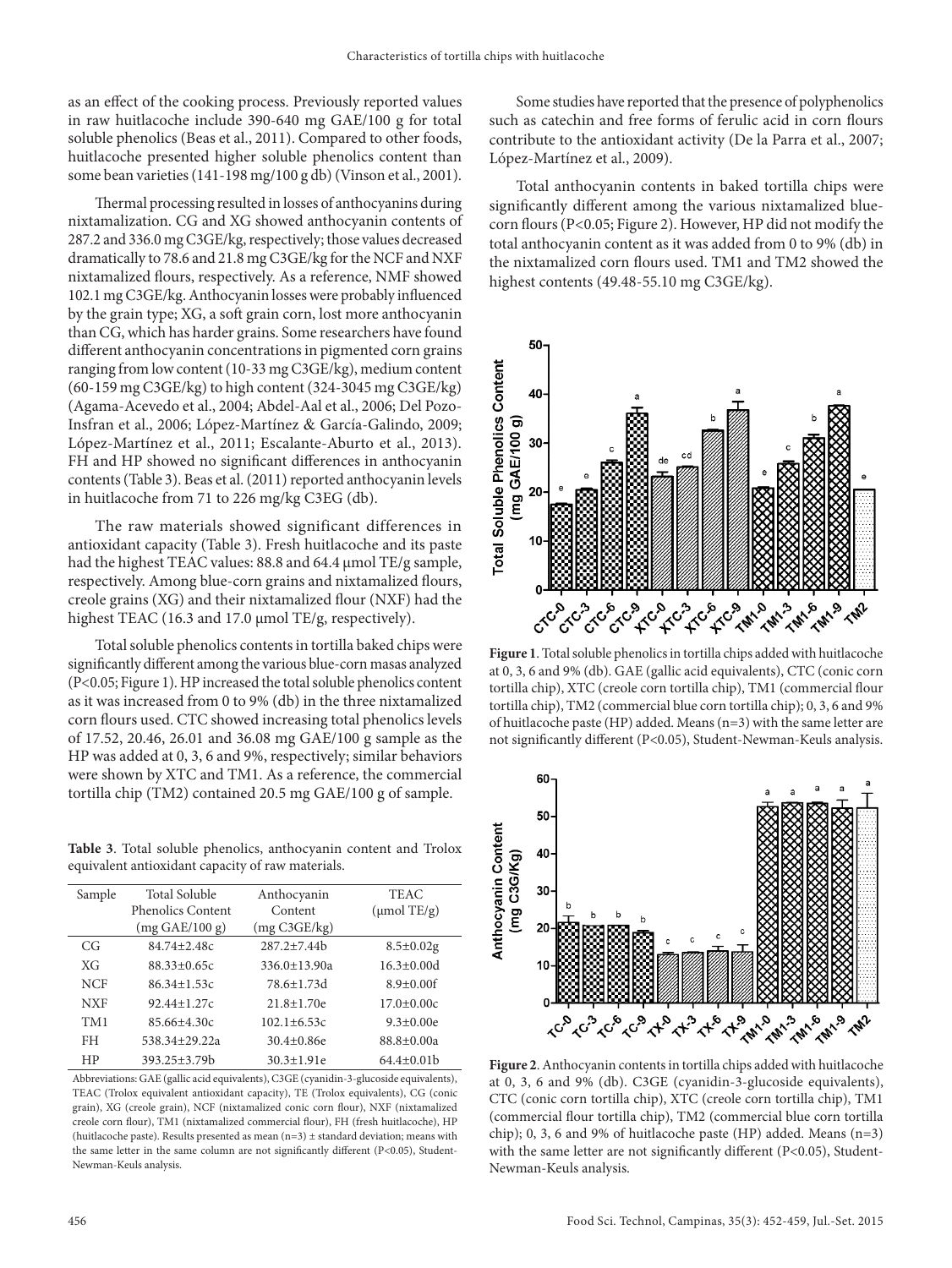

**Figure 3**. Trolox equivalent antioxidant capacity (TEAC) for tortilla chips added with huitlacoche at 0, 3, 6 and 9% (db). TE (Trolox equivalents), CTC (conic corn tortilla chip), XTC (creole corn tortilla chip), TM1 (commercial flour tortilla chip), TM2 (commercial blue corn tortilla chip); 0, 3, 6 and 9% of huitlacoche paste (HP) added. Means (n=3) with the same letter are not significantly different (P<0.05), Student-Newman-Keuls analysis.

Figure 3 shows that TEAC values for baked tortilla chips were significantly different among the different formulations with HP (P<0.05). HP increased the antioxidant capacity of the tortilla chips as it was added at 3, 6 and 9% (db) to the three nixtamalized corn flours. The antioxidant capacity of CTC increased as the HP was added, showing values of 6.74, 7.72, 7.88 and 7.98 µmol TE/g sample at 0, 3, 6 and 9% of addition, respectively. XTC increased as well from 6.84 to 7.80 µmol TE/g sample. TM1 showed a different behavior, TM1-0 had 7.70 µmol TE/g sample, then the antioxidant capacity decreased in TM1-3 down to 7.02 µmol TE/g sample, and incrementing again from 7.44 µmol TE/g sample in TM1-6 up to 7.51 µmol TE/g sample in TM1-9. As a reference, the commercial tortilla chip (TM2) had 7.59 µmol TE/g sample. TM2 declared in the label: nixtamalized blue corn flours, salt (1%) and tocopherols (natural antioxidant). TEAC was negatively correlated to the L\* parameter (r= -0.7382), while total soluble phenolics content was negatively correlated to  $L^*$  (r=-0.7722) and positively to  $b^*$  values (r=0.7038); the addition of HP and its black color influenced  $L^*$ ; on the other hand  $b^*$  may have been influenced by blue corn. Sánchez-Madrigal et al. (2014) reported antioxidant capacities from  $0.5$  to  $1.2 \mu$ mol TE/g in blue corn tortilla chips from extruded flours containing different sources of calcium.

Several works have also found that nixtamalization significantly reduces the total polyphenol content, antioxidant activity and anthocyanin content in corn and corn products, due to the thermal-alkaline process and by the leaching of these same compounds to the nejayote (Salinas-Moreno et al., 2003; Del Pozo-Insfran et al., 2006; De la Parra et al., 2007; Mora-Rochin et al., 2010).

Meanwhile, López-Martínez et al. (2011) found a decrease in anthocyanins and phenolics due to the alkaline heat treatment in some varieties, and demonstrating that the loss of anthocyanins is associated with the variety of corn used; these authors also reported an increase in antioxidant capacity after cooking the tortilla dough preparation, due likely to an increase in soluble phenolics. Snacks produced with colored flour had 2–3 times higher antioxidant activities, 40% higher contents of polyphenols, attractive color and better expansion compared to control samples (Nemś et al., 2015).

Anthocyanin and phenolic contents have shown a high correlation with antioxidant activity and color of tortilla chips (Sánchez-Madrigal et al., 2014), however, in our work the commercial flour and tortilla chips showed no correlation among those parameters. Mexican official regulation (NOM-187-SSA1/SCFI-2002; México, 2003) allows for the addition of a mixture of artificial colors; their sum should not exceed 500 mg/kg of product in tortillas; for tortilla chips, brilliant blue FCF1 is allowed (300 mg/kg maximum), and for flours no color addition is allowed.

## **4 Conclusions**

The huitlacoche fungus is a valuable source of phenolic compounds and antioxidants. Its application as ingredient in the formulation of baked snacks resulted in an increase in the phenolic and in the antioxidant properties when compared to the controls without huitlacoche and to commercial tortilla chips. However, the heat treatment applied in precooking pieces and convection oven promoted loss of phenolic compounds, anthocyanins and antioxidant capacity. The functional, physicochemical and structural properties of tortilla chips changed significantly with the addition of huitlacoche (*Ustilago maydis*). The functional properties of tortilla chips were enhanced because of the huitlacoche phytochemical contents, which are related to health benefits. Thus, huitlacoche can be used as ingredient in the formulation of baked corn snacks generating products richer in antioxidants, phenolic compounds and fiber.

#### **Acknowledgements**

We thank financial support from CONACyT-México to KYAR, from Universidad Autónoma de Aguascalientes (proj. PIBT11-4 and PIBT14-2), and PROMEP, Secretaría de Educación Pública, México. Technical support from José Juan Véles Medina, Edmundo Gutiérrez Arias, José Eleazar Urbina Álvarez and CINVESTAV-Unidad Querétaro is also acknowledged.

#### **References**

- Abdel-Aal, E. S. M., & Hucl, P. (1999). A rapid method for quantifying total anthocyanins in blue aleurone and purple pericarp wheats. *Cereal Chemistry*, *76*(3), 350-354. [http://dx.doi.org/10.1094/](http://dx.doi.org/10.1094/CCHEM.1999.76.3.350) [CCHEM.1999.76.3.350.](http://dx.doi.org/10.1094/CCHEM.1999.76.3.350)
- Abdel-Aal, S. M., Young, J. C., & Rabalski, I. (2006). Anthocyanin composition in black, blue, pink, purple, and red cereal grains. *Journal of Agricultural and Food Chemistry*, *54*(13), 4696-4704. [http://dx.doi.org/10.1021/jf0606609.](http://dx.doi.org/10.1021/jf0606609) [PMid:16787017.](http://www.ncbi.nlm.nih.gov/entrez/query.fcgi?cmd=Retrieve&db=PubMed&list_uids=16787017&dopt=Abstract)
- Agama-Acevedo, E., Ottenhof, M. A., Farhat, M. I., Paredes-López, O., Ortíz-Cereceres, J., & Bello-Pérez, L. A. (2004). Efecto de la nixtamalización sobre las características moleculares del almidón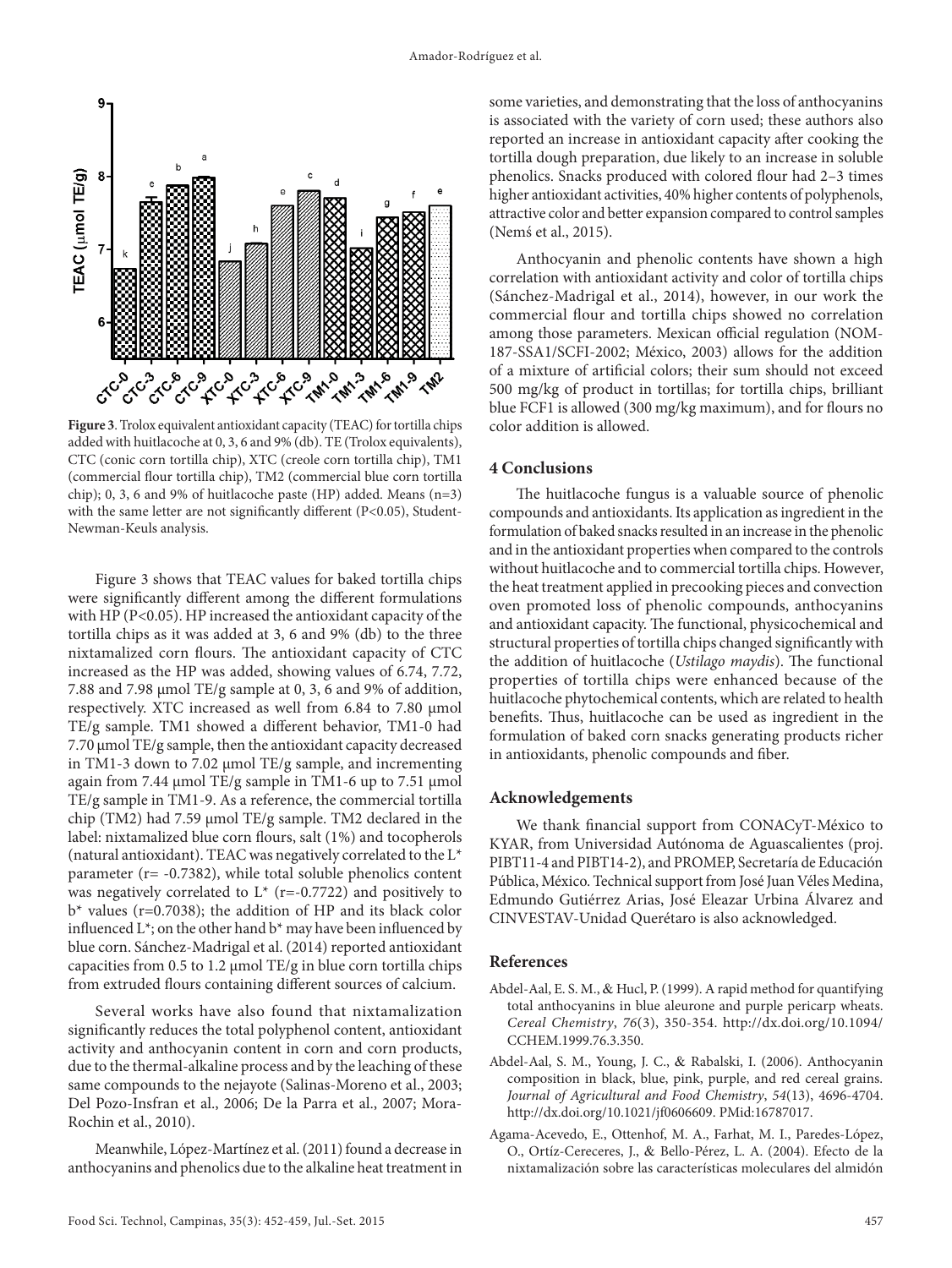de variedades pigmentadas de maíz. *Interciencia*, *29*(11), 643-649. Retrieved from http://www.interciencia.org/v29\_11/index.html

- American Association of Cereal Chemists AACC International. (1999). *Approved methods of analysis* (11th ed.). St. Paul: AACC International. Retrieved from http://methods.aaccnet.org/default.aspx
- Beas, F. R., Guevara, L. F., Vasco, M. N. L., Loarca, P. G., Rodríguez, M. G., & Guzmán, M. S. H. (2011). Potencial nutracéutico de componentes bioactivos presentes en huitlacoche de la zona centro de México. *Revista Mexicana de Ciencias Farmacéuticas*, *42*(2), 36-44. Retrieved from http://www.scielo.org.mx/pdf/rmcf/v42n2/v42n2a6.pdf
- Bölker, M. (2001). Ustilago maydis a valuable model system for the study of fungal dimorphism and virulence. *Microbiology-SGM*, *147*(6), 1395-1401. Retrieved from http://mic.sgmjournals.org/ content/147/6/1395.full
- Brand-Williams, W., Cuvelier, M. E., & Berset, C. (1995). Use of a free radical method to evaluate antioxidant activity. *Lebensmittel-Wissenschaft Und-Technologie, 28*(1), 25-30. Retrieved from http:// www.sciencedirect.com/science/article/pii/S0023643895800085
- Buttery, R. G., & Ling, L. C. (1995). Volatile flavor components of corn tortillas and related products. *Journal of Agricultural and Food Chemistry*, *43*(7), 1878-1882.<http://dx.doi.org/10.1021/jf00055a023>.
- De la Parra, C., Saldivar, S. O. S., & Liu, R. H. (2007). Effect of processing on the phytochemical profiles and antioxidant activity of corn for production of masa, tortillas, and tortilla chips. *Journal of Agricultural and Food Chemistry*, *55*(10), 4177-4183. [http://dx.doi.org/10.1021/](http://dx.doi.org/10.1021/jf063487p) [jf063487p](http://dx.doi.org/10.1021/jf063487p)[. PMid:17455952.](http://www.ncbi.nlm.nih.gov/entrez/query.fcgi?cmd=Retrieve&db=PubMed&list_uids=17455952&dopt=Abstract)
- Del Pozo-Insfran, D., Brenes, C. H., Serna Saldívar, S. O., & Talcott, S. T. (2006). Polyphenolic and antioxidant content of white and blue corn (Zea mays L.) products. *Food Research International*, *39*(6), 696-703. [http://dx.doi.org/10.1016/j.foodres.2006.01.014.](http://dx.doi.org/10.1016/j.foodres.2006.01.014)
- Escalante-Aburto, A., Ramírez-Wong, B., Torres-Chávez, P. I., Figueroa Cárdenas, J. D., López-Cervantes, J., Barrón-Hoyos, J. M., & Morales-Rosas, I. (2013). Effect of extrusion processing parameters on anthocyanin content, physicochemical properties of nixtamalized blue corn expanded extrudates. *CyTA-Journal of Food*, *11*(SI1), 29- 37. [http://dx.doi.org/10.1080/19476337.2013.764929.](http://dx.doi.org/10.1080/19476337.2013.764929)
- Fukumoto, L. R., & Mazza, G. (2000). Assessing antioxidant and prooxidant activities of phenolic compounds. *Journal of Agricultural and Food Chemistry*, *48*(8), 3597-3604. [http://dx.doi.org/10.1021/](http://dx.doi.org/10.1021/jf000220w) [jf000220w](http://dx.doi.org/10.1021/jf000220w)[. PMid:10956156.](http://www.ncbi.nlm.nih.gov/entrez/query.fcgi?cmd=Retrieve&db=PubMed&list_uids=10956156&dopt=Abstract)
- Gomez, M. H., Waniska, R. D., & Rooney, L. W. (1991). Starch characterization of nixtamalized corn flour. *Cereal Chemistry*, *68*(6), 578-582. Retrieved from http://www.aaccnet.org/publications/cc/ backissues/1991/Documents/68\_578.pdf
- Grupo Villamex (2003). *Manual de operación y mantenimiento: máquina modelo V-100 Tlayuda a 2 bandas de comales.* (pp. 1-10). Guadalajara: Grupo Villamex.
- He, J., & Giusti, M. M. (2010). Anthocyanins: natural colorants with health-promoting properties. *Annual Review of Food Science and Technology*, *1*(1), 163-187. [http://dx.doi.org/10.1146/annurev.](http://dx.doi.org/10.1146/annurev.food.080708.100754) [food.080708.100754](http://dx.doi.org/10.1146/annurev.food.080708.100754)[. PMid:22129334.](http://www.ncbi.nlm.nih.gov/entrez/query.fcgi?cmd=Retrieve&db=PubMed&list_uids=22129334&dopt=Abstract)
- Heinonen, I. M., Meyer, A. S., & Frankel, E. N. (1998). Antioxidant activity of berry phenolics on human low-density lipoprotein and liposome oxidation. *Journal of Agricultural and Food Chemistry*, *46*(10), 4107-4112.<http://dx.doi.org/10.1021/jf980181c>.
- Juárez-Montiel, M., Ruiloba de León, S., Chávez-Camarillo, G., Hernández-Rodríguez, C., & Villa-Tanaca, L. (2011). El huitlacoche (tizón del maíz), causado por el hongo fitopatógeno Ustilago maydis, como alimento funcional. *Revista Iberoamericana de Micologia*, *28*(2), 69- 73. http://dx.doi.org/10.1016/j.riam.2011.01.001[. PMid:21352944.](http://www.ncbi.nlm.nih.gov/entrez/query.fcgi?cmd=Retrieve&db=PubMed&list_uids=21352944&dopt=Abstract)
- Kayacier, A., & Singh, R. K. (2003). Textural properties of baked tortilla chips. *Lebensmittel-Wissenschaft Und-Technologie*, *36*(5), 463-466. [http://dx.doi.org/10.1016/S0023-6438\(02\)00222-0.](http://dx.doi.org/10.1016/S0023-6438(02)00222-0)
- López-Martínez, L. X., & García-Galindo, H. S. (2009). Actividad antioxidante de extractos metanólicos y acuosos de distintas variedades de maíz mexicano. *Nova Scientia, 2-1* (3), 51-65. Retrieved from http://www.redalyc.org/articulo.oa?id=203314886004
- López-Martínez, L. X., Oliart-Ros, R. M., Valerio-Alfaro, G., Lee, C.-H., Parkin, K. L., & Garcia, H. S. (2009). Antioxidant activity, phenolic compounds and anthocyanins content of eighteen strains of Mexican maize. *Lebensmittel-Wissenschaft Und-Technologie*, *42*(6), 1187-1192. <http://dx.doi.org/10.1016/j.lwt.2008.10.010>.
- López-Martínez, L. X., Parkin, K. L., & García, H. S. (2011). Phase II-inducing, polyphenols content and antioxidant capacity of corn (Zea mays L.) from phenotypes of white, blue, red and purple colors processed into masa and tortillas. *Plant Foods for Human Nutrition*, *66*(1), 41-47. [http://dx.doi.org/10.1007/s11130-011-](http://dx.doi.org/10.1007/s11130-011-0210-z) [0210-z.](http://dx.doi.org/10.1007/s11130-011-0210-z) [PMid:21327968.](http://www.ncbi.nlm.nih.gov/entrez/query.fcgi?cmd=Retrieve&db=PubMed&list_uids=21327968&dopt=Abstract)
- Maga, J. A., & Liu, M. B. (1993). Hopi blue corn extrusion. *Developments in Food Science*, *32*, 983-986.
- Martínez-Flores, A., Corrales-García, J. J., Espinosa-Solares, T., García-Gatica, P. G., & Villanueva-Verduzco, C. (2008). Cambios postcosecha del hongo comestible huitlacoche (Ustilago maydis (D. C.) Corda). *Revista Chapingo Serie Horticultura, 14*(3), 339-346. Retrieved from http://www.scielo.org.mx/pdf/rcsh/v14n3/v14n3a16.pdf
- McDonough, C. M., Gomez, M. H., Rooney, L. W., & Serna-Saldivar, S. O. (2001). Alkaline-cooked corn products. In E. W. Lusas & L. W. Rooney (Eds.), *Snack foods processing* (Chap. 4, pp. 73-113). Boca Raton: CRC Press. Retrieved from http://www.crcnetbase.com/doi/ pdf/10.1201/9781420012545.ch4
- Mehta, S. P. (2001). Tortilla chip processing. In E. W. Lusas & L. W. Rooney (Eds.), *Snack foods processing* (Chap. 10, pp. 261-280). Boca Raton: CRC Press. Retrieved from http://www.crcnetbase.com/doi/ pdfplus/10.1201/9781420012545.ch10
- México, Secretaría de Salud. (2003, August 18). *Norma Oficial Mexicana NOM-187-SSA1/SCFI-2002, Productos y servicios. Masa, tortillas, tostadas y harinas preparadas para su elaboración y establecimientos donde se procesan. Especificaciones sanitarias. Información comercial. Métodos de prueba*. Diario Oficial de la Federación. Retrieved from http://dof.gob.mx/nota\_detalle.php?codigo=691995&fecha=18/08/2003
- Mora-Rochin, S., Gutiérrez-Uribe, J. A., Serna-Saldívar, S. O., Sánchez-Peña, P., Reyes-Moreno, C., & Milán-Carrillo, J. (2010). Phenolic content and antioxidant activity of tortillas produced from pigmented maize processed by conventional nixtamalization or extrusion cooking. *Journal of Cereal Science*, *52*(3), 502-508. [http://dx.doi.](http://dx.doi.org/10.1016/j.jcs.2010.08.010) [org/10.1016/j.jcs.2010.08.010](http://dx.doi.org/10.1016/j.jcs.2010.08.010).
- Nemś, A., Pęksa, A., Kucharska, A. Z., Sokół-Łętowska, A., Kita, A., Drożdż, W., & Hamouz, K. (2015). Anthocyanin and antioxidant activity of snacks with coloured potato. *Food Chemistry*, *172*, 175-182. [http://dx.doi.org/10.1016/j.foodchem.2014.09.033.](http://dx.doi.org/10.1016/j.foodchem.2014.09.033) [PMid:25442540.](http://www.ncbi.nlm.nih.gov/entrez/query.fcgi?cmd=Retrieve&db=PubMed&list_uids=25442540&dopt=Abstract)
- Plascencia-González, G., Martínez-Bustos, F., Salinas-Moreno, Y., Sánchez-Sinencio, F., & Hernández-Montes, A. (1999). Evaluation of pigmented corns in the elaboration of corn and tortilla chips using nixtamalized flours prepared by a hydrothermal process. In *Proceedings of the 10th World Congress of Food Science* & *Technology*. Sydney, Australia.
- Reis, S. F., & Abu-Ghannam, N. (2014). Antioxidant capacity, arabinoxylans content and in vitro glycaemic index of cereal-based snacks incorporated with brewer's spent grain. *Lebensmittel-Wissenschaft Und-Technologie*, *55*(1), 269-277. [http://dx.doi.org/10.1016/j.lwt.2013.09.004.](http://dx.doi.org/10.1016/j.lwt.2013.09.004)